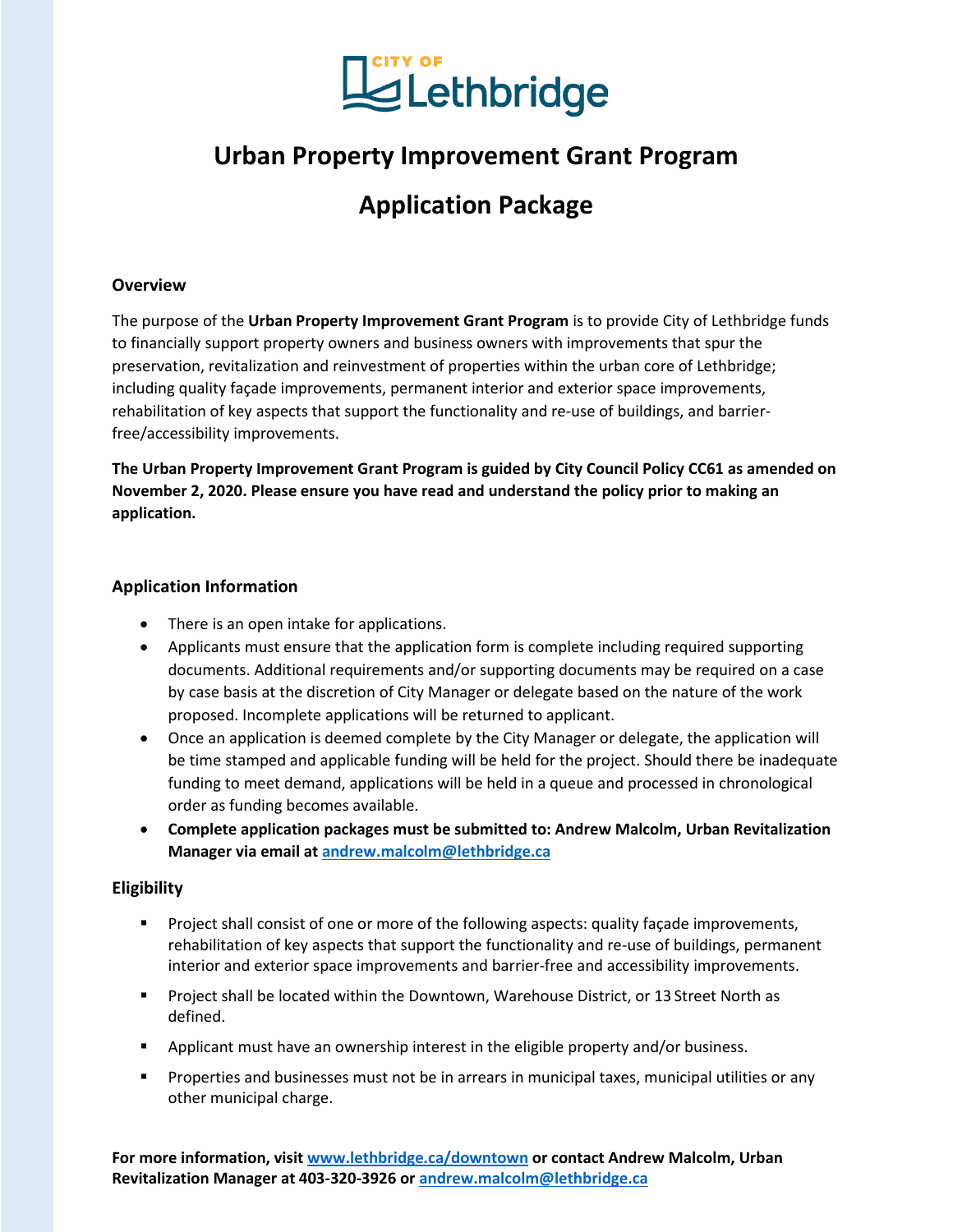

**Eligible** expenses and **maximum funding** per expense include:

| TABLE 1: ELIGBILE EXPENSES AND MAXIMUM FUNDING PER EXPENSE AREA |                                                                                                                                                                                               |                                                                                       |                                                                                |  |
|-----------------------------------------------------------------|-----------------------------------------------------------------------------------------------------------------------------------------------------------------------------------------------|---------------------------------------------------------------------------------------|--------------------------------------------------------------------------------|--|
|                                                                 |                                                                                                                                                                                               | <b>URBAN CORE</b><br><b>DISTRICT WITH AREA</b><br><b>REDEVELOPMENT</b><br><b>PLAN</b> | <b>URBAN CORE DISTRICT</b><br><b>WITHOUT AREA</b><br><b>REDEVELOPMENT PLAN</b> |  |
| i.                                                              | <b>Structural matters</b>                                                                                                                                                                     | \$100,000                                                                             | \$100,000                                                                      |  |
| ii.                                                             | <b>Mold &amp; Asbestos</b>                                                                                                                                                                    | \$100,000                                                                             | \$100,000                                                                      |  |
| iii.                                                            | <b>Accessibility/barrier free</b>                                                                                                                                                             | \$100,000                                                                             | \$100,000                                                                      |  |
| iv.                                                             | <b>Historic Preservation</b>                                                                                                                                                                  | \$100,000                                                                             | \$100,000                                                                      |  |
| v.                                                              | Other costs deemed by grant<br>administrator to be critical in<br>addressing a historically<br>significant, deteriorating,<br>functionally compromised or<br>obsolete aspect of the building. | \$100,000                                                                             | \$100,000                                                                      |  |
| vi.                                                             | <b>Professional fees and technical</b><br>studies including architectural,<br>engineering, environmental &<br>geotechnical, traffic impact, etc.                                              | \$10,000                                                                              | \$10,000                                                                       |  |
| vii.                                                            | Façade & permanent exterior<br>improvements                                                                                                                                                   | \$15,000 PER 25'<br><b>STREET FRONTAGE</b>                                            | n/a                                                                            |  |
| viii.                                                           | <b>Permanent interior improvements</b>                                                                                                                                                        | \$30,000                                                                              | n/a                                                                            |  |
| ix.                                                             | <b>CPTED</b>                                                                                                                                                                                  | \$5,000                                                                               | \$5,000                                                                        |  |
| x.                                                              | <b>Signage</b>                                                                                                                                                                                | \$2,000                                                                               | n/a                                                                            |  |
| xi.                                                             | <b>Non-permanent business</b><br>improvements                                                                                                                                                 | \$5,000                                                                               | n/a                                                                            |  |

- **Ineligible** expenses include those related to:
	- a. Ongoing operation or general maintenance & life cycle costs;
	- b. Non-permanent finishes and equipment (i.e. lighting, cameras, security systems, furniture, etc.);
	- c. Tenant improvements except those that address eligible issues;
	- d. Construction equipment and related hardware, tools, machinery;
	- e. Construction insurance and permits;
	- f. Insulation;
	- g. Administration, financial reporting, fundraising, preparing the application, and similar activities; and
	- h. Expenses incurred prior to date of grant application approval.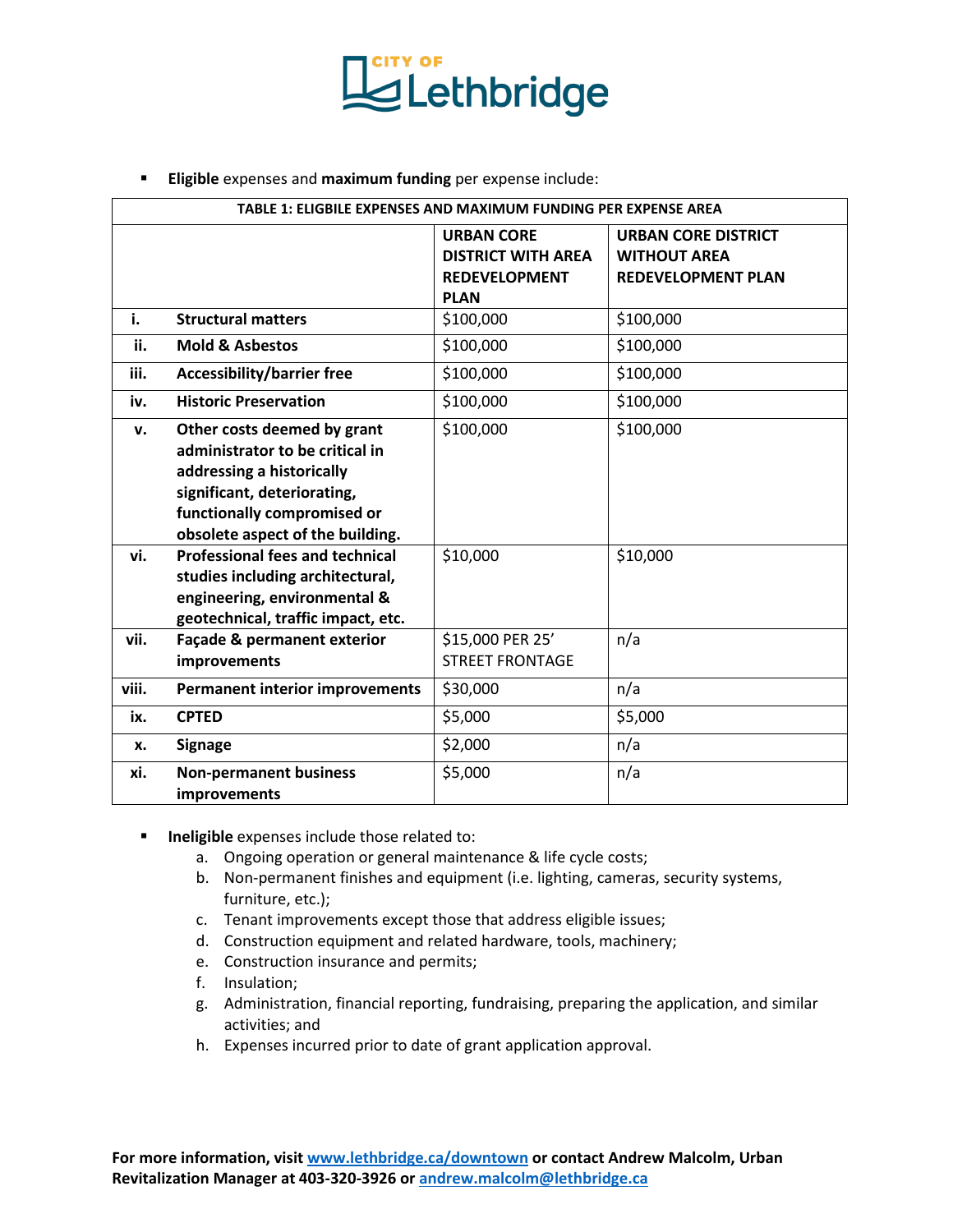

#### **Funding – Please to acknowledge**

- $\Box$  Project funding is limited to a maximum of 50% of eligible project costs that must be matched by the property and/or business owner in alignment with Table 1.
- $\Box$  Multiple applications may be accepted, however any given property or business is limited to \$100,000 for expense areas i -vi and \$75,000 for expense areas vii – xi for a combined total of \$175,000. These maximum limits are bound by a ten (10) year time period. Exceptions may be made at the sole discretion of the City if the property has been damaged due to fire, vandalism, or natural disasters.
- $\Box$  Approved projects that do not start construction with reasonable progress, as determined by the City Manager or delegate, within 1 year of the approval will have application approval cancelled and funding will be reallocated to projects in the queue.
- $\Box$  Retroactive funding shall not be permitted; eligible projects shall have commenced following an approved application by the City Manager or delegate.
- $\Box$  Project must receive all necessary approvals including but not limited to: Development Permit, building permits, and historic approvals (if applicable). If any approvals or permits lapse, project eligibility for funding will cease, application will be cancelled, and a new application will be required to be submitted.
- $\Box$  Photo Gallery: Applicant is required to submit photos documenting project progress. Initial "before" photos will be required as part of the application submission. Photos documenting progress to completion will be required with the final report. **All photos must be formatted to 6-8 photos per MS Word page with a brief description as to how the photo relates to the funding request.**
- $\Box$  Final Report Requirements: Funding will be issued following necessary inspections by the City Manager or delegate to confirm completion, the submission of invoices, receipts, photos and all reporting requirements in alignment with the application form and final report form. Applicants will have 90 days from project completion to submit a final report and request payment. Failure to submit a final report within 90 days of project completion will null/void the application.

#### **See City Council Policy CC61 for full details on eligibility, funding, and roles and responsibilities.**

**Declaration:** I hereby certify that I have read through the application and final reporting requirements and agree to comply.

Applicant Name (printed) and the control of the Date

Applicant Signature

 $\overline{a}$ 

L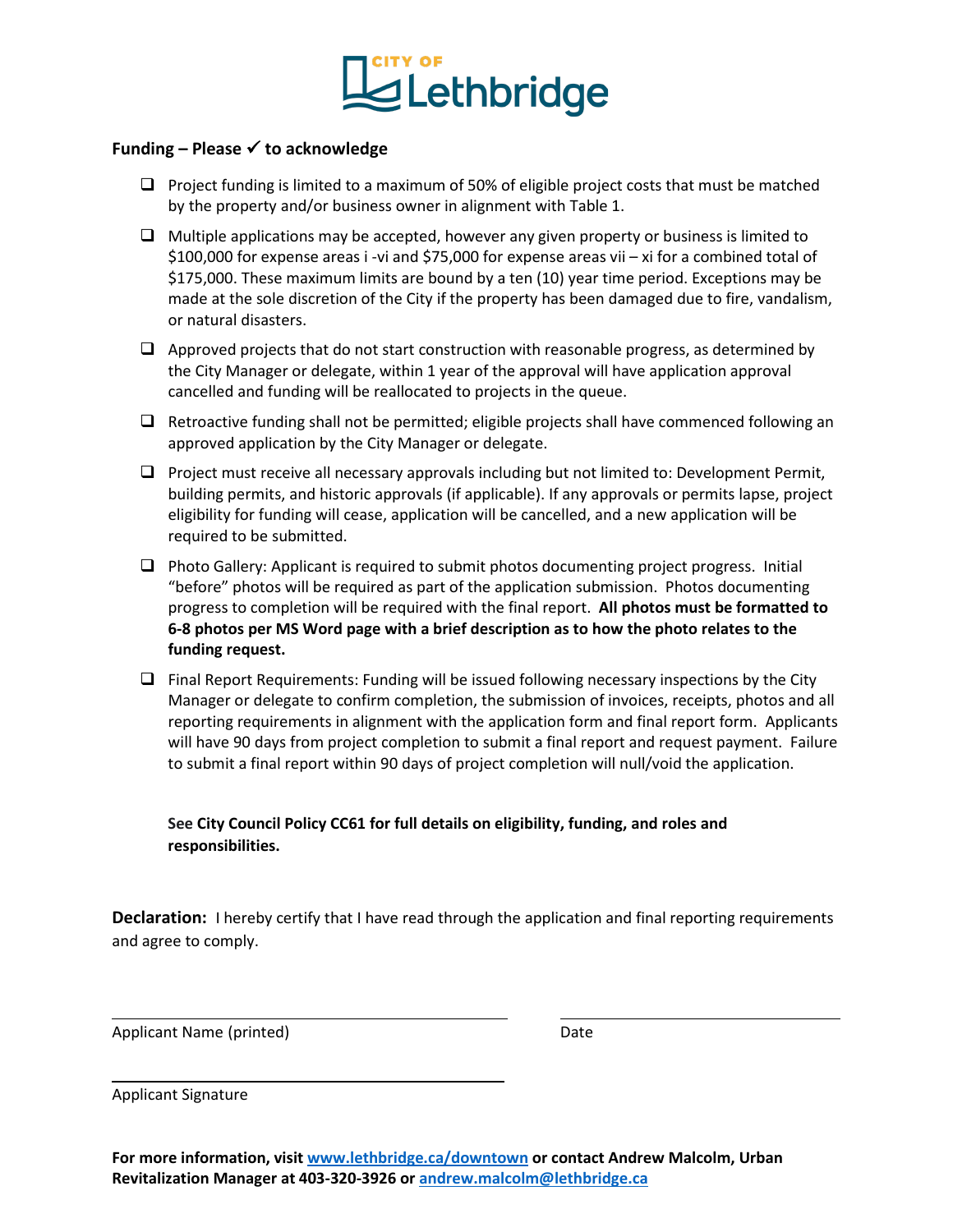

| <b>FOR OFFICE USE ONLY</b>               |                 |  |  |  |
|------------------------------------------|-----------------|--|--|--|
| <b>Date Application Received:</b>        | <b>File No:</b> |  |  |  |
| <b>Date Application Deemed Complete:</b> |                 |  |  |  |
| Notes:                                   |                 |  |  |  |
|                                          |                 |  |  |  |
|                                          |                 |  |  |  |

| <b>Applicant Information</b>                       |                                                                                                                   |  |
|----------------------------------------------------|-------------------------------------------------------------------------------------------------------------------|--|
| <b>Applicant Name:</b>                             |                                                                                                                   |  |
| <b>Applicant Mailing Address:</b>                  |                                                                                                                   |  |
| <b>Daytime Phone:</b>                              | Email:                                                                                                            |  |
| Agent/Contractor Information (if applicable)       |                                                                                                                   |  |
| <b>Company Name:</b>                               |                                                                                                                   |  |
| <b>Contact Name:</b>                               |                                                                                                                   |  |
| <b>Daytime Phone:</b>                              | Email:                                                                                                            |  |
| <b>Property Information</b>                        |                                                                                                                   |  |
| <b>Name of Registered Property Owner:</b>          |                                                                                                                   |  |
| <b>Municipal Address of Property:</b>              |                                                                                                                   |  |
| Plan:<br><b>Block:</b>                             | Lot(s):                                                                                                           |  |
| shall be required to be attached with application. | Note: If name of registered owner and applicant name differ, written authorization in the form of a signed letter |  |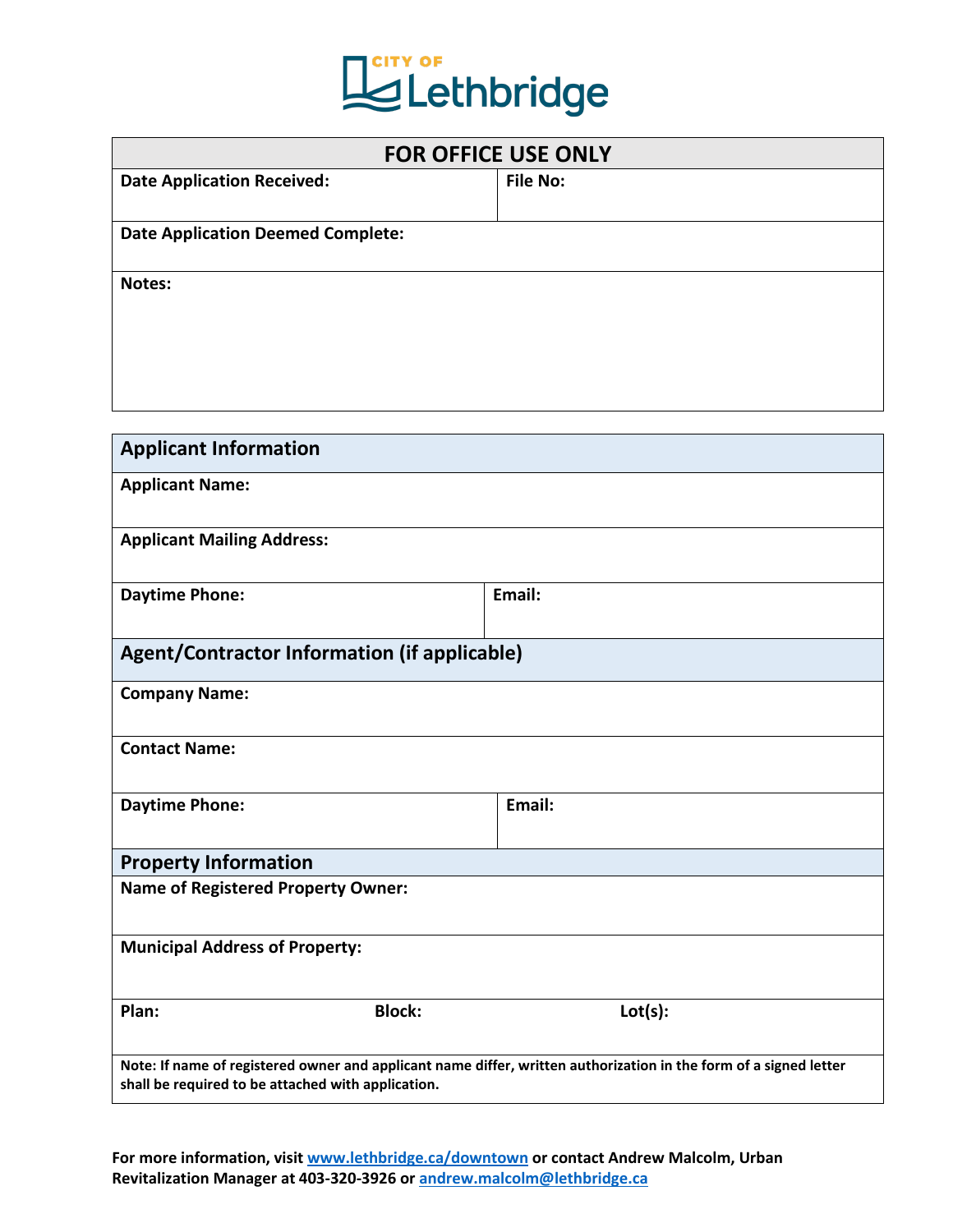

| <b>Property Information</b>                                                                                                                                           |  |  |  |  |
|-----------------------------------------------------------------------------------------------------------------------------------------------------------------------|--|--|--|--|
| <b>Neighbourhood Location:</b>                                                                                                                                        |  |  |  |  |
| 13 <sup>th</sup> Street North<br>Downtown<br>$\Box$<br>$\Box$                                                                                                         |  |  |  |  |
| <b>Warehouse District</b><br>$\Box$                                                                                                                                   |  |  |  |  |
| Does the Property Fall Within the Plan Area of an Area Redevelopment Plan:                                                                                            |  |  |  |  |
| Yes<br>$\Box$                                                                                                                                                         |  |  |  |  |
| No<br>$\Box$                                                                                                                                                          |  |  |  |  |
| <b>Building Age:</b>                                                                                                                                                  |  |  |  |  |
| <b>Designation Status:</b>                                                                                                                                            |  |  |  |  |
| <b>Provincial Historic Resource</b><br>Historically significant (listed on Historic Inventory)<br>$\Box$<br>$\Box$                                                    |  |  |  |  |
| Not historically significant<br>Municipal Historic Resource<br>$\Box$<br>$\Box$                                                                                       |  |  |  |  |
| <b>Project Information</b>                                                                                                                                            |  |  |  |  |
| Describe the current and future use of the building including description of overall<br>development plans. Use the space provided or use separate page, if necessary. |  |  |  |  |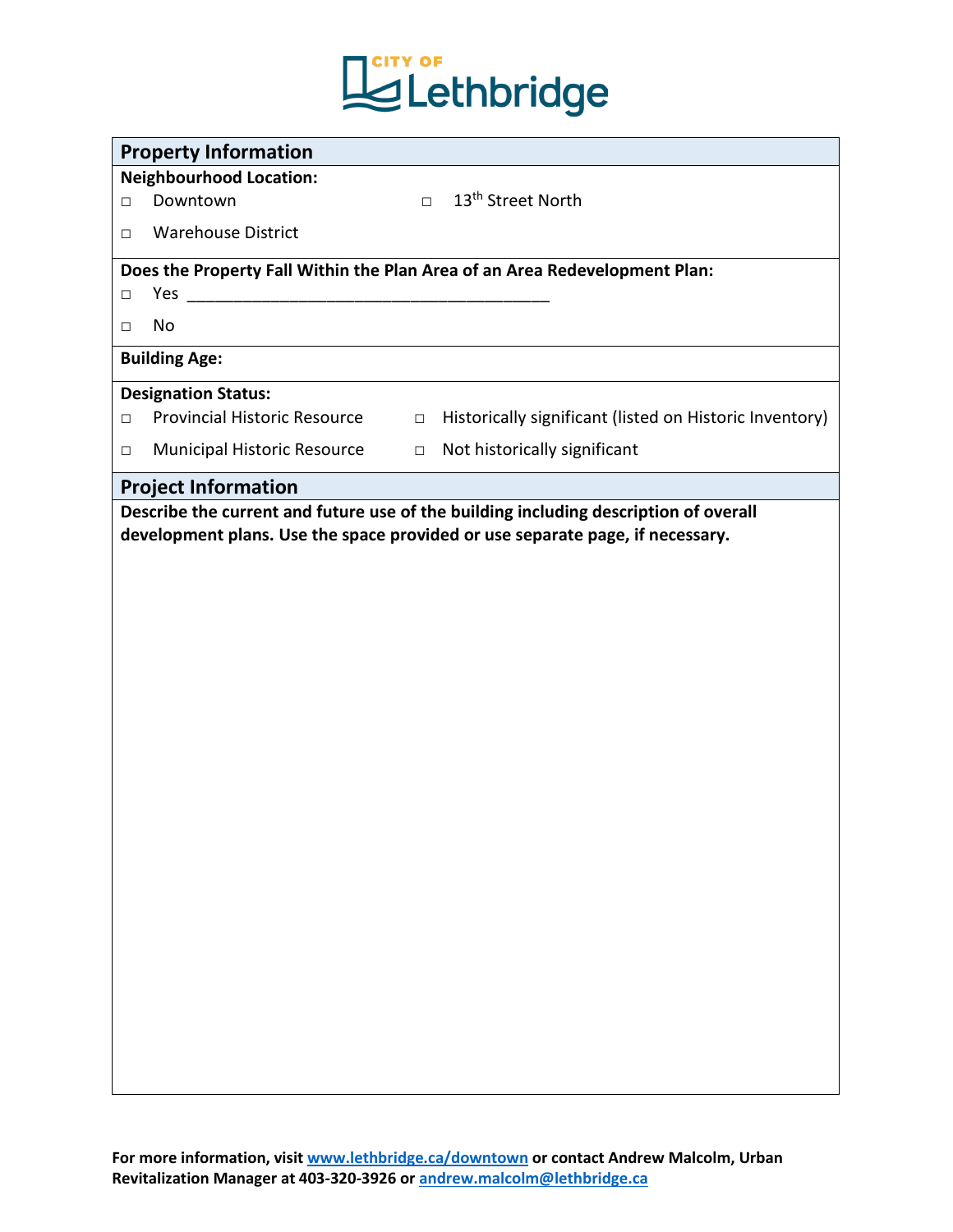

### **Funding**

**Has this property received other incentive or grant from the City of Lethbridge?** □ Yes □ No

**If yes, which program(s) and how much has previously been received?**

**Describe the project for which you are requesting funding. State why the work is necessary. Be specific in identifying what eligible costs each portion of the work described is attributed too. Use the space provided or use separate page, if necessary.**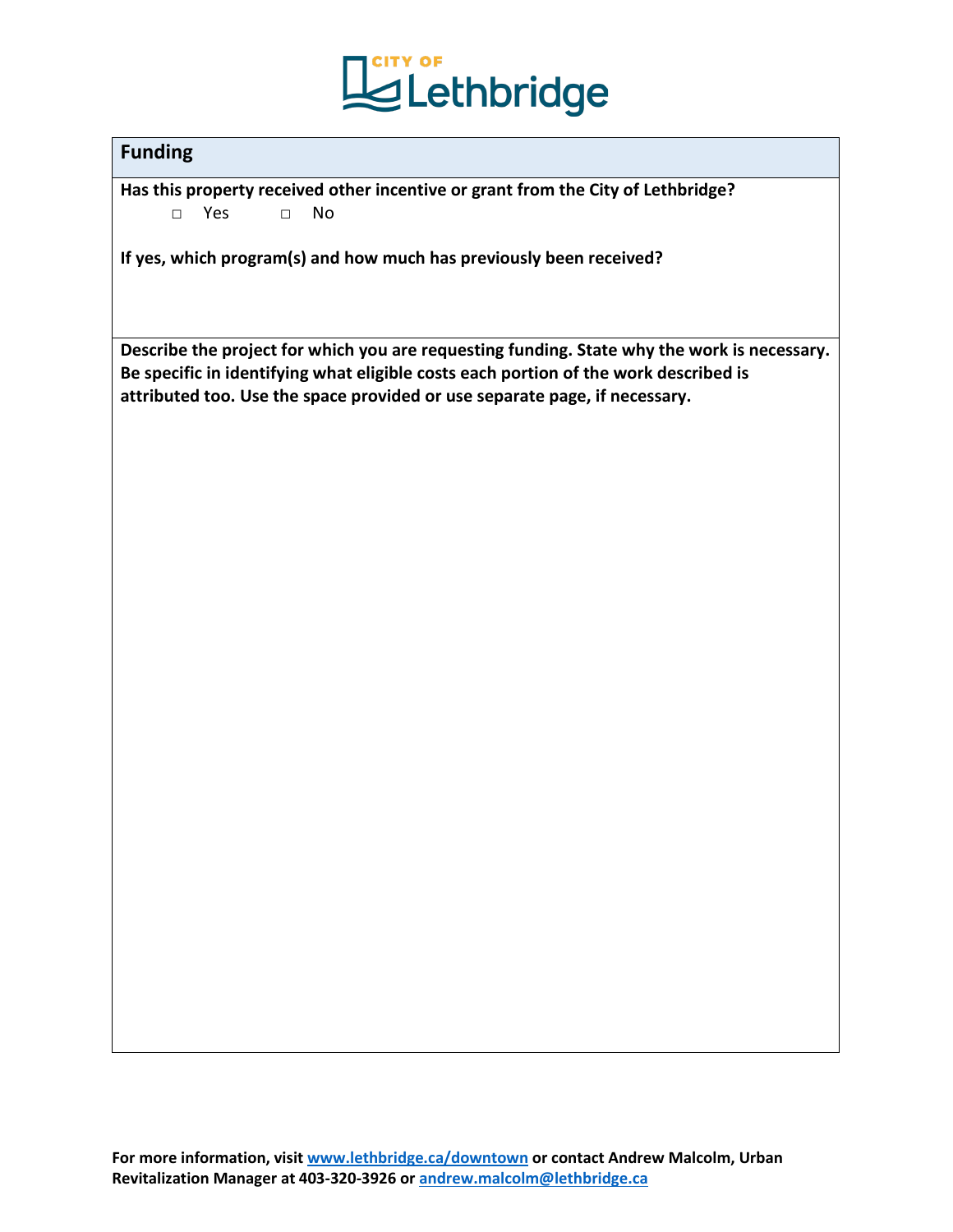

| <b>Eligible Expenses</b><br>* Attach supporting cost quotes/estimates. |                                |  |                                                                   |                                 |                        |                                      |
|------------------------------------------------------------------------|--------------------------------|--|-------------------------------------------------------------------|---------------------------------|------------------------|--------------------------------------|
| <b>Work Item/Description</b>                                           | Eligibility<br><b>Criteria</b> |  | Contractor/<br>Quote/Estimate<br><b>Supplier</b><br><b>Number</b> | <b>Total Project</b><br>Cost(5) | <b>OFFICE USE ONLY</b> |                                      |
|                                                                        |                                |  |                                                                   |                                 | Eligible<br>(Y/N)      | <b>Grant Admin</b><br><b>Initial</b> |
|                                                                        |                                |  |                                                                   |                                 |                        |                                      |
|                                                                        |                                |  |                                                                   |                                 |                        |                                      |
|                                                                        |                                |  |                                                                   |                                 |                        |                                      |
|                                                                        |                                |  |                                                                   |                                 |                        |                                      |
|                                                                        |                                |  |                                                                   |                                 |                        |                                      |
|                                                                        |                                |  |                                                                   |                                 |                        |                                      |
|                                                                        |                                |  |                                                                   |                                 |                        |                                      |
| <b>Total Eligible Project Costs:</b>                                   |                                |  |                                                                   |                                 |                        |                                      |
|                                                                        |                                |  | <b>Total Eligible Funding (50%</b><br>project costs) :            |                                 |                        |                                      |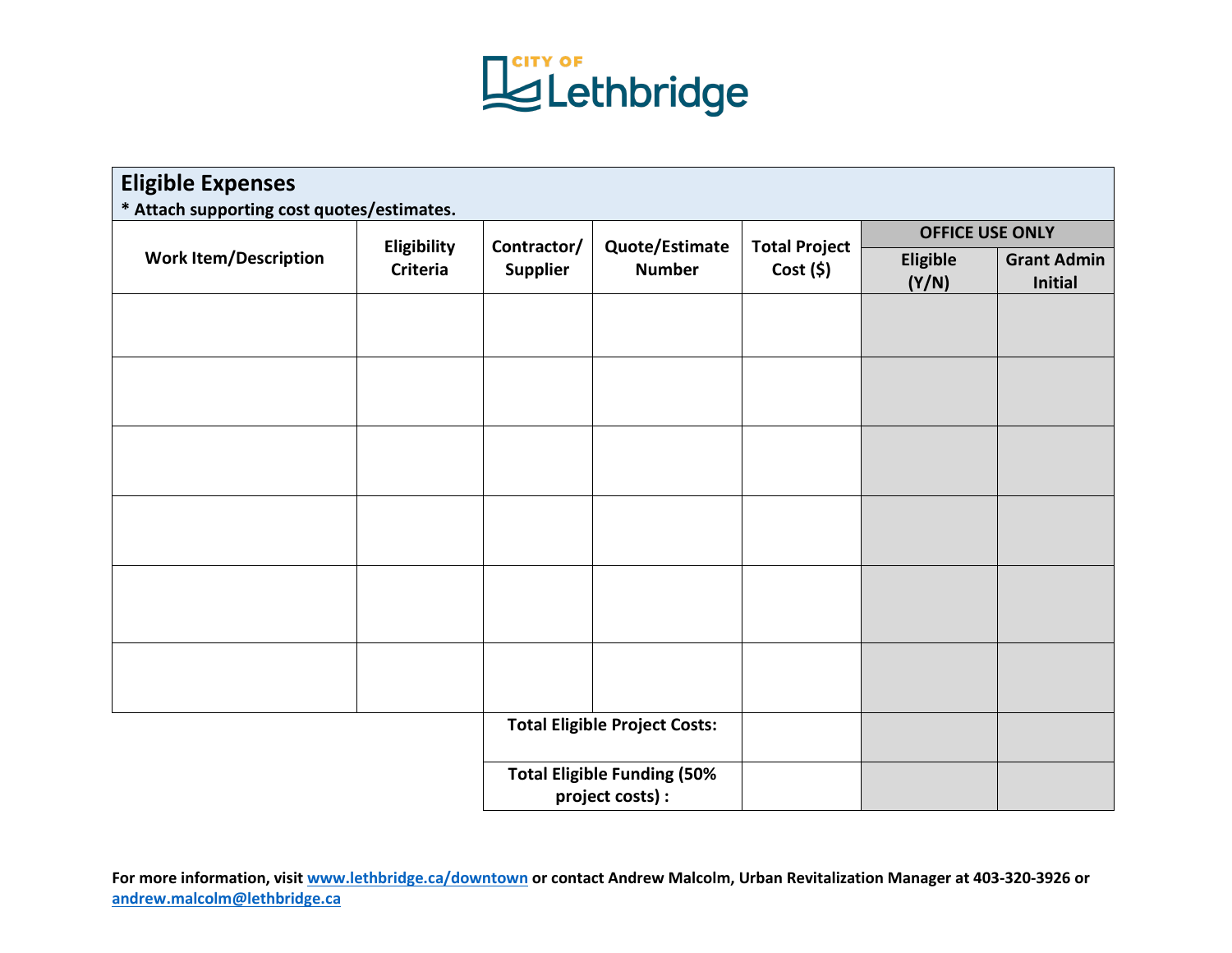

## **DECLARATION & CONFIRMATION OF PROJECT FUNDING**

### **Applicant Declaration:**

I hereby certify that the information included within this application submission is complete, true and correct to the best of my knowledge, and that I am authorized to make this application as owner, tenant and/or authorized agent on behalf of this project.

| <b>Property Owner Signature (Required)</b>                                                                                                                                                          | Date                                                                                                          |  |  |
|-----------------------------------------------------------------------------------------------------------------------------------------------------------------------------------------------------|---------------------------------------------------------------------------------------------------------------|--|--|
| Tenant Signature (if tenant is named Applicant)                                                                                                                                                     | Date                                                                                                          |  |  |
| Authorized Agent Signature (if third party is<br>coordinating Application on behalf of owner/tenant)                                                                                                | Date                                                                                                          |  |  |
| <b>Confirmation of Project Funding - City of Lethbridge:</b>                                                                                                                                        |                                                                                                               |  |  |
| I confirm that the Project Application submitted by the Applicant is consistent with the intent of the Urban<br>Property Improvement Grant Program Policy CC61 and program funding in the amount of |                                                                                                               |  |  |
|                                                                                                                                                                                                     | \$ _________________________has been reserved for Project Application # __________________.                   |  |  |
| Further that the Applicant has 1 year ( [[Corean Process in terms] to start construction with reasonable<br>be reallocated to projects in the queue.                                                | progress, as determined by the City Manager or delegate or the application will be cancelled and funding will |  |  |
| <b>City Manager or Delegate</b>                                                                                                                                                                     | Date                                                                                                          |  |  |
| <b>City Treasurer or Delegate</b>                                                                                                                                                                   | Date                                                                                                          |  |  |